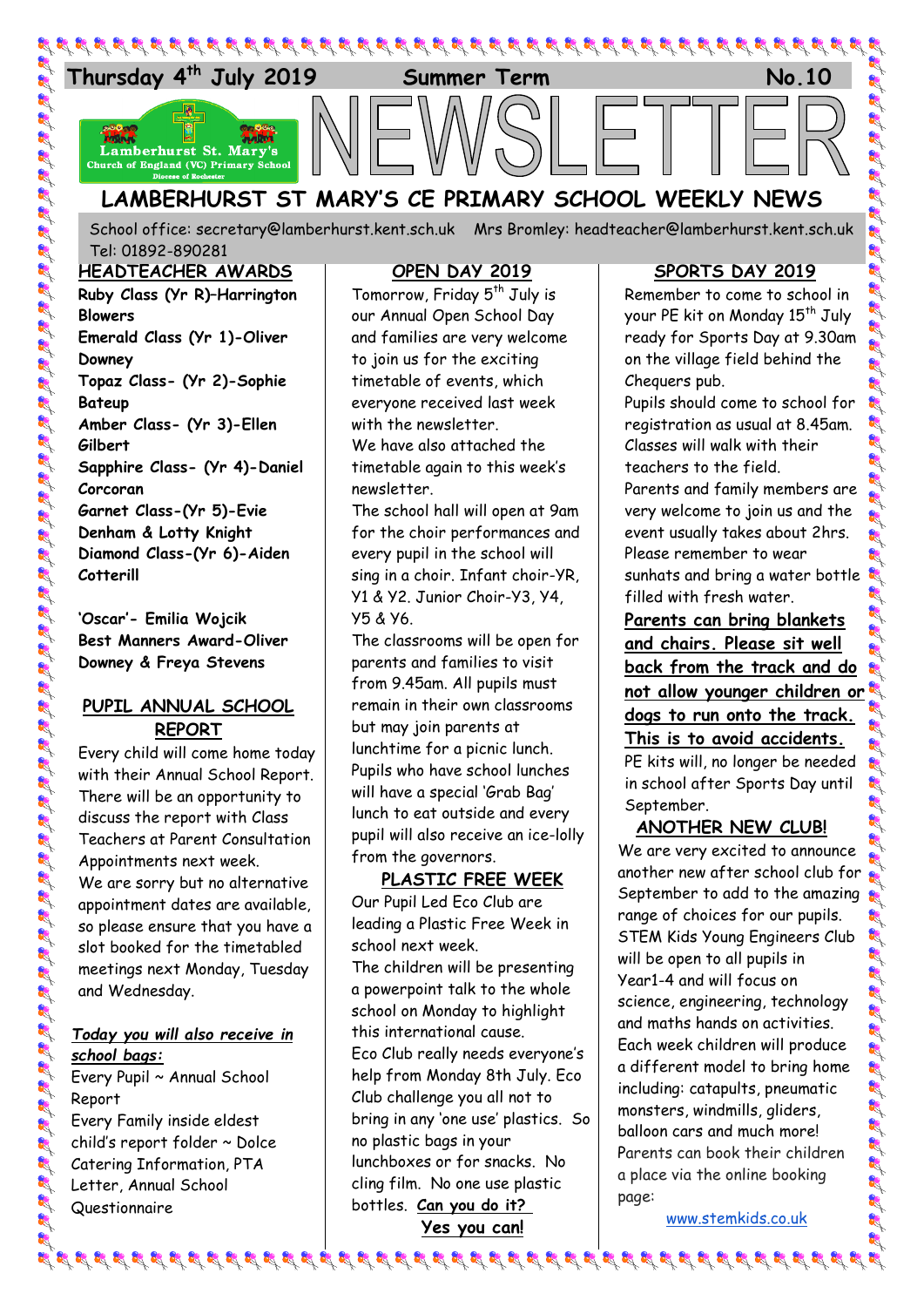# **NEW CATERING COMPANY**

Today families will receive, via ParentMail, information regarding our new catering company 'Dolce'. We will provide 'Dolce' with an email address already held on our files unless we hear otherwise. Please contact the school office no later than Friday 12th July if your email contact details have changed. Please note that email addresses once activated can be amended using your online School Grid account.

## **INFORMAL SPECIAL EDUCATIONAL NEEDS 'DROP- INS'**

The following support 'drop-ins' are free for parents. Children do not need to have any diagnosis. The sessions enable you to meet professionals who may be able to support you and your child. These may include: a Specialist Teacher, a representative from

| Date and   | Venue         |
|------------|---------------|
| Time       | Address:      |
| 24/9/2019  | Sunrise       |
| 12-3pm     | Children's    |
| 19/11/2019 | Centre        |
| 12-3pm     | London Road   |
| 21/1/2020  | Southborough, |
| 12-3pm     | Tunbridge     |
| 24/3/2020  | Wells         |
| 12-3pm     | Kent.         |
| 12/5/2020  | TN4 ORJ       |
| 12-3pm     |               |
| 14/7/2020  |               |
| 12-3pm     |               |

the Kent Autistic Trust, a representative from IASK , Space to be Me and other local organisations. Parents can learn more about the support/information you can access through a range of services and recommended reading and consider your next

steps. Refreshments available. If you have any questions, please telephone Broomhill Bank Outreach Services: 01892 502466

## 3 3 3 3 3 3 3 3 3 3 3 3 4 3 4 **ST GREGORY'S MULTI-SPORTS**

If your child is aged between 6 and 11 years of age and enjoys a range of sports such as Football, Tennis, Netball, Rounders, Cricket, Basketball, Badminton, Dodgeball and more they may like to attend St. Gregory's Multi-Sports course. St Gregory's School, Reynolds

Lane, TN4 9XL Thurs 25th, Fri 26th, Mon 29th, Tues  $30th$ , Wed  $31<sup>st</sup>$  July. Thurs  $1^{st}$ , Fri  $2^{nd}$ , Tues  $27^{th}$ , Wed 28<sup>th</sup>, Thurs 29th August TIME: 10 am – 3pm. COST: £15 per day, two or more siblings £12.50 each per day. WHAT TO BRING: A packed lunch, plenty of fluids & snacks, sun cream and sun hat. Contact Noel Bradbury [nbradbury@sgschool.org.uk](mailto:nbradbury@sgschool.org.uk)

# **MUSIC LESSONS AND AFTER SCHOOL ACTIVITY CLUBS FOR SEPTEMBER**

Next week parents will receive the Music lessons booking letter for September and the After School Activity Clubs letter. Existing music pupils will, automatically be timetabled and charged again for their lessons for the autumn term, unless the school office receives cancellation notification from parents by **Monday 15th July** at the latest as Music Teacher contracts must be finalised by the end of term.

## **LOST PROPERTY**

Please do check the lost property box and take any items that are left. All un-named items of clothing will be donated for recycling, if they are not claimed by next week.

Please ensure that all items of uniform, including shoes and trainers are marked with printed labels for September.

 $\mathcal{G}$  is a sp is to be the sp is a sp is a sp is to be the sp is to be the sp is the sp is the sp is the sp is the sp is the sp is the sp is the sp is the sp is the sp is the sp is the sp is the sp is the sp is the sp

## **SOME HIGHLIGHTS FROM THE SCHOOL FETE**

**2019**



A big Thank you to Mr Rose for his photographic skills.